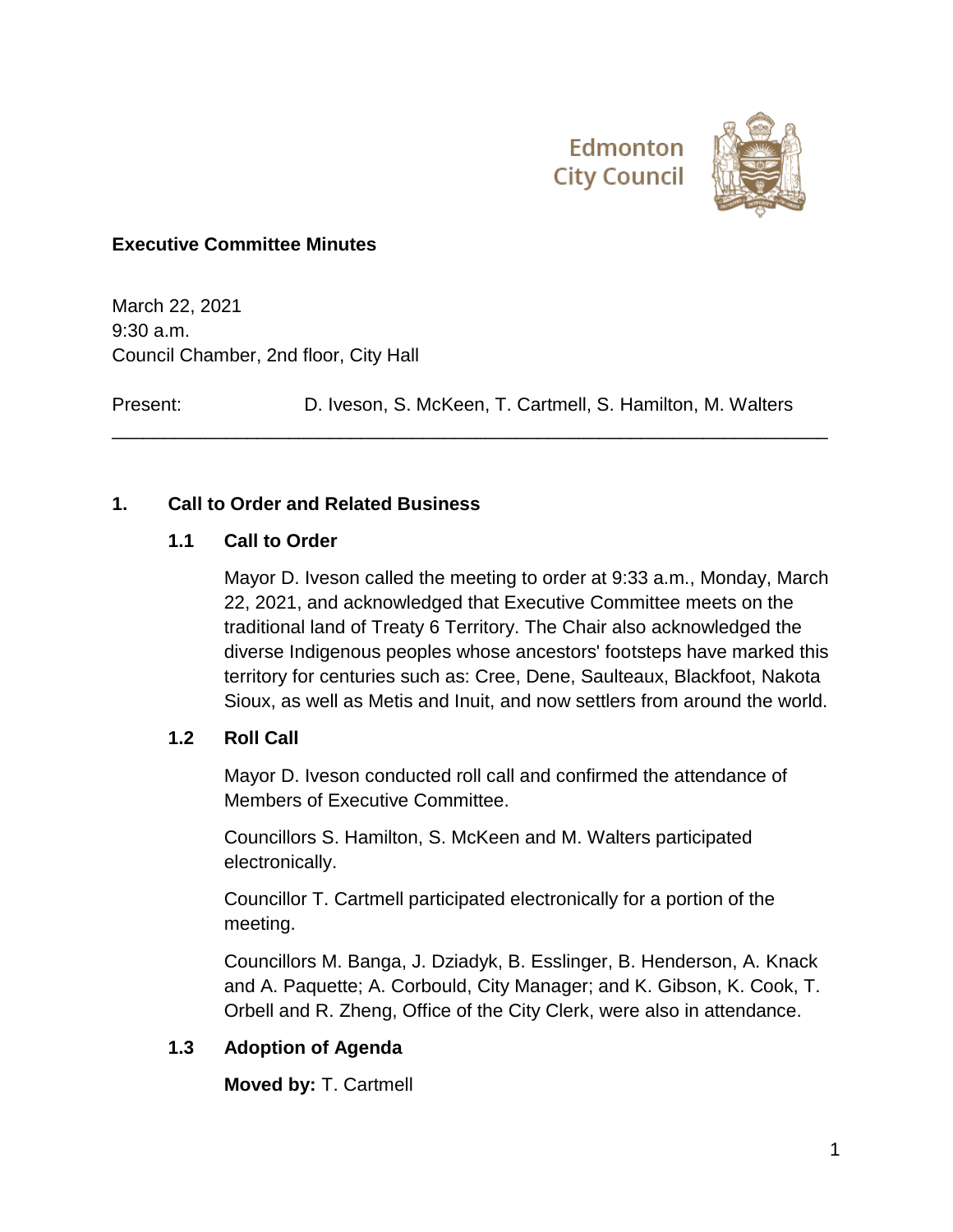That the March 22/26, 2021, Executive Committee meeting agenda be adopted with the following change:

#### Addition:

6.14 Business Licence Fee Waiver

In Favour (5): D. Iveson, S. McKeen, T. Cartmell, S. Hamilton, and M. **Walters** 

### **Carried (5 to 0)**

### **1.4 Approval of Minutes**

**Moved by:** T. Cartmell

That the minutes from the following meetings be approved:

- February 25, 2021, Executive Committee Non-Regular
- March 1, 2021, Executive Committee

In Favour (5): D. Iveson, S. McKeen, T. Cartmell, S. Hamilton, and M. **Walters** 

### **Carried (5 to 0)**

#### **1.5 Protocol Items**

There were no Protocol items.

#### **2. Items for Discussion and Related Business**

#### **2.1 Select Items for Debate**

The following items were selected for debate: 6.5, 6.8, 6.9, 6.12, 6.13, 6.14, 7.1 and 9.3.

#### **2.2 Vote on Reports not Selected for Debate**

**Moved by:** S. McKeen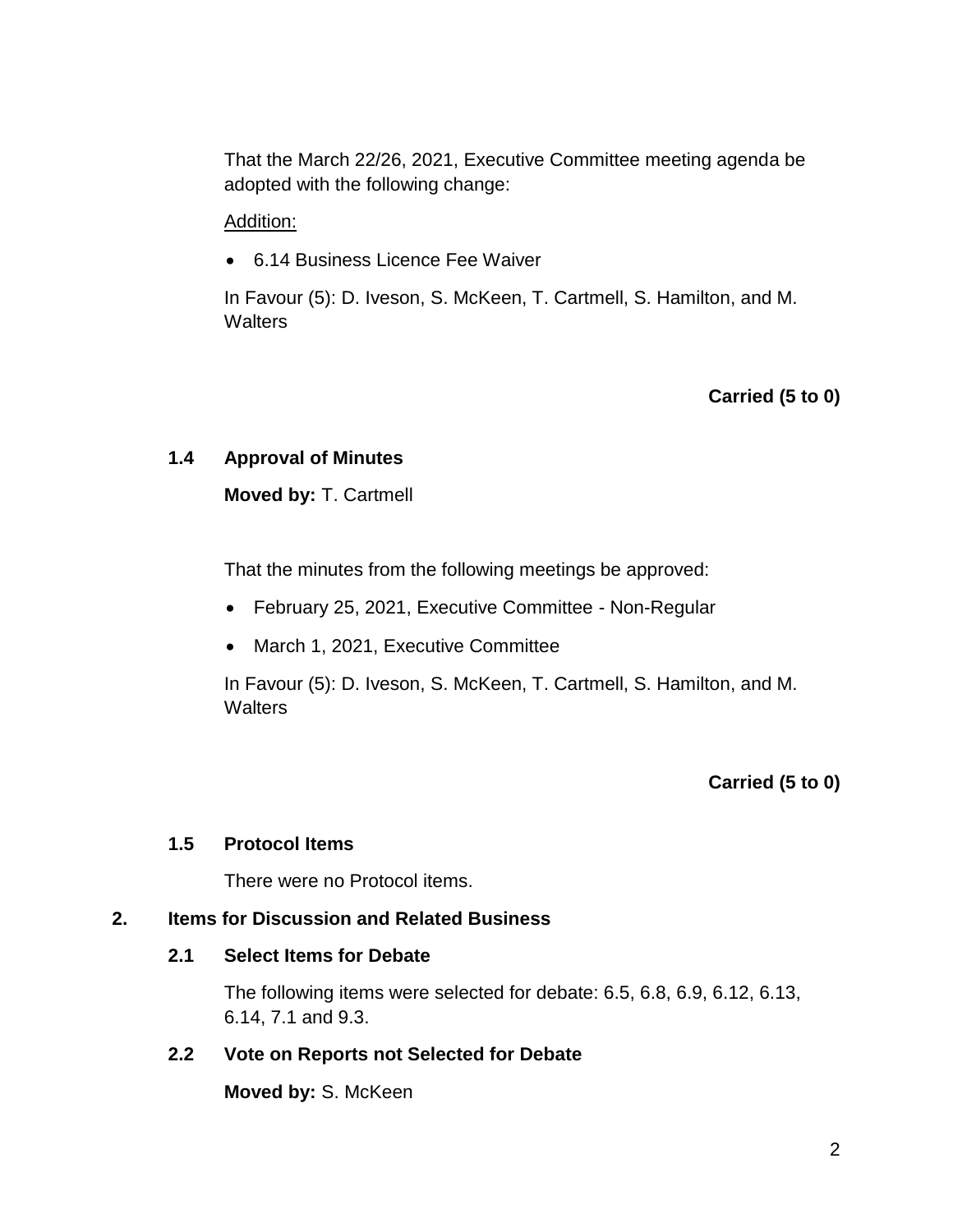That the recommendations in the following reports be approved:

- 5.1 Residential/Non-Residential Assessment Ratio Analysis
- 5.2 Potential for Adaptive Re-use of Buildings on Exhibition Lands
- 5.3 Chinatown Transformation Society
- 5.4 Future Requests for Funding for Partner Facilities
- 5.5 Potential Amendments to the Emergency Management Bylaw
- 6.1 Semi Annual Delegation of Authority July 1, 2020 to December 31, 2020
- 6.2 Bylaw 19590 Closure of Vehicular Access to Titled Parcel for 99 Street Rehabilitation Project
- 6.3 Bylaw 19591 Closure of Vehicular Access to Titled Parcels for 127 Avenue Rehabilitation Project
- 6.4 Bylaw 19589 Closure of Vehicular Access to Titled Parcel for 51 Avenue Rehabilitation Project
- 6.6 111 Street Pedestrian Bridge Environmental Impact Assessment
- 6.7 Dormancy process for 2492369 Canada Corporation (aka Waste RE-solutions Edmonton) - Public Consultation Results
- 6.10 Bylaw 19581 To Designate the Nye Residence as a Municipal Historic Resource
- 6.11 Bylaw 19582 To Designate the Strathcona Garage as a Municipal Historic Resource
- 9.1 Regional Update
- 9.2 Land Sale Update

In Favour (5): D. Iveson, S. McKeen, T. Cartmell, S. Hamilton, and M. **Walters** 

# **Carried (5 to 0)**

#### **2.3 Requests to Speak**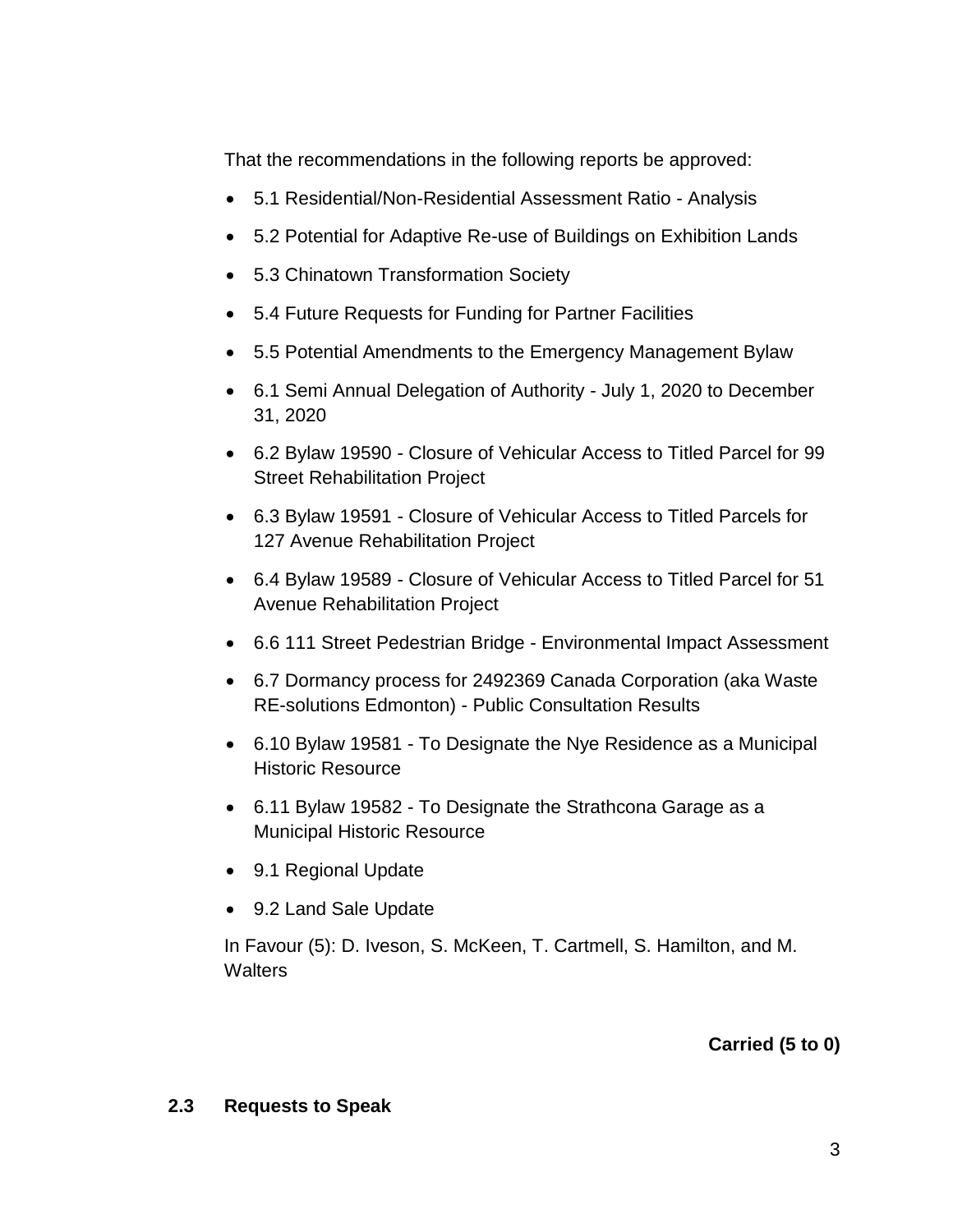#### **Moved by:** T. Cartmell

That Executive Committee hear from the following speakers, in panels when appropriate:

- 6.5 U-Pass Options for Spring and Summer Terms 2021
	- 1. S. Waddingham, Students' Association of MacEwan University and Edmonton Student Alliance
	- 2. A. Krahn, University of Alberta Students' Union
- 6.12 Remuneration for City Agencies
	- 1. S. Sinha
	- 2. F. Kirumira
- 7.1 National Standard of Canada for Psychological Health and Safety in the Workplace - Implementation Process (S. McKeen)
	- 1. G. Savard, The Greater Edmonton Alliance for the Common Good
	- 2. M. Macklem, The Greater Edmonton Alliance for the Common Good
	- 3. J. Kobylka, The Greater Edmonton Alliance for the Common Good
	- 4. B. Thorne, The Greater Edmonton Alliance for the Common Good
- 8.1 Overdose Crisis Safe Supply Pilot Program(s) (S. McKeen)
	- 1. P. Silverstone
	- 2. E. Thomson, Each + Every: Businesses for Harm Reduction
	- 3. C. Owczarek, Each + Every: Businesses for Harm Reduction
	- 4. M. Martineau

In Favour (5): D. Iveson, S. McKeen, T. Cartmell, S. Hamilton, and M. **Walters** 

### **Carried (5 to 0)**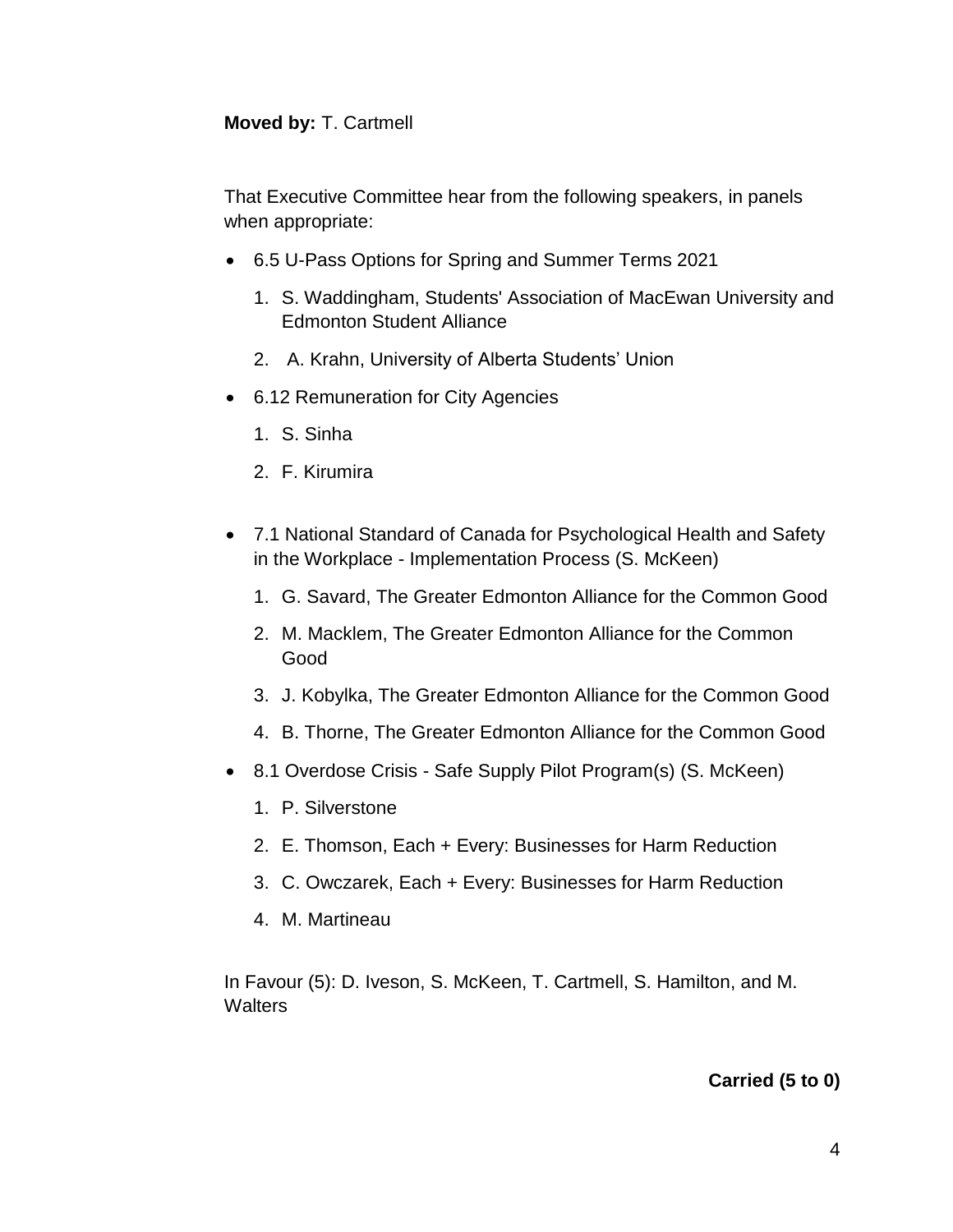#### **Moved by:** D. Iveson

That Executive Committee hear from the following speakers, in panels when appropriate:

- 8.1 Overdose Crisis Safe Supply Pilot Program(s) (S. McKeen)
	- 1. L. Thomas, Moms Stop the Harm
	- 2. D. MacPherson, Canadian Drug Policy Coalition
	- 3. S. Twan
	- 4. H. Virani
	- 5. A. Loverock, Edmonton Regional Chapter of the Canadian Students for Sensible Drug Policy
	- 6. D. O'Brien
	- 7. N. Read
	- 8. E. Hyshka
	- 9. P. Burgess, Each + Every: Businesses for Harm Reduction & Polar Park Brewing Co.
	- 10.D. McGeown, Arcadia Brewing Co.
	- 11.D. Ward, Niginan Housing Ventures
	- 12.C. Thomas, on behalf of J. Wong

In Favour (5): D. Iveson, S. McKeen, T. Cartmell, S. Hamilton, and M. **Walters** 

### **Carried (5 to 0)**

#### **Moved by:** S. McKeen

That Executive Committee hear from the following speaker:

- 8.1 Overdose Crisis Safe Supply Pilot Program(s) (S. McKeen)
	- 1. L. Billingsley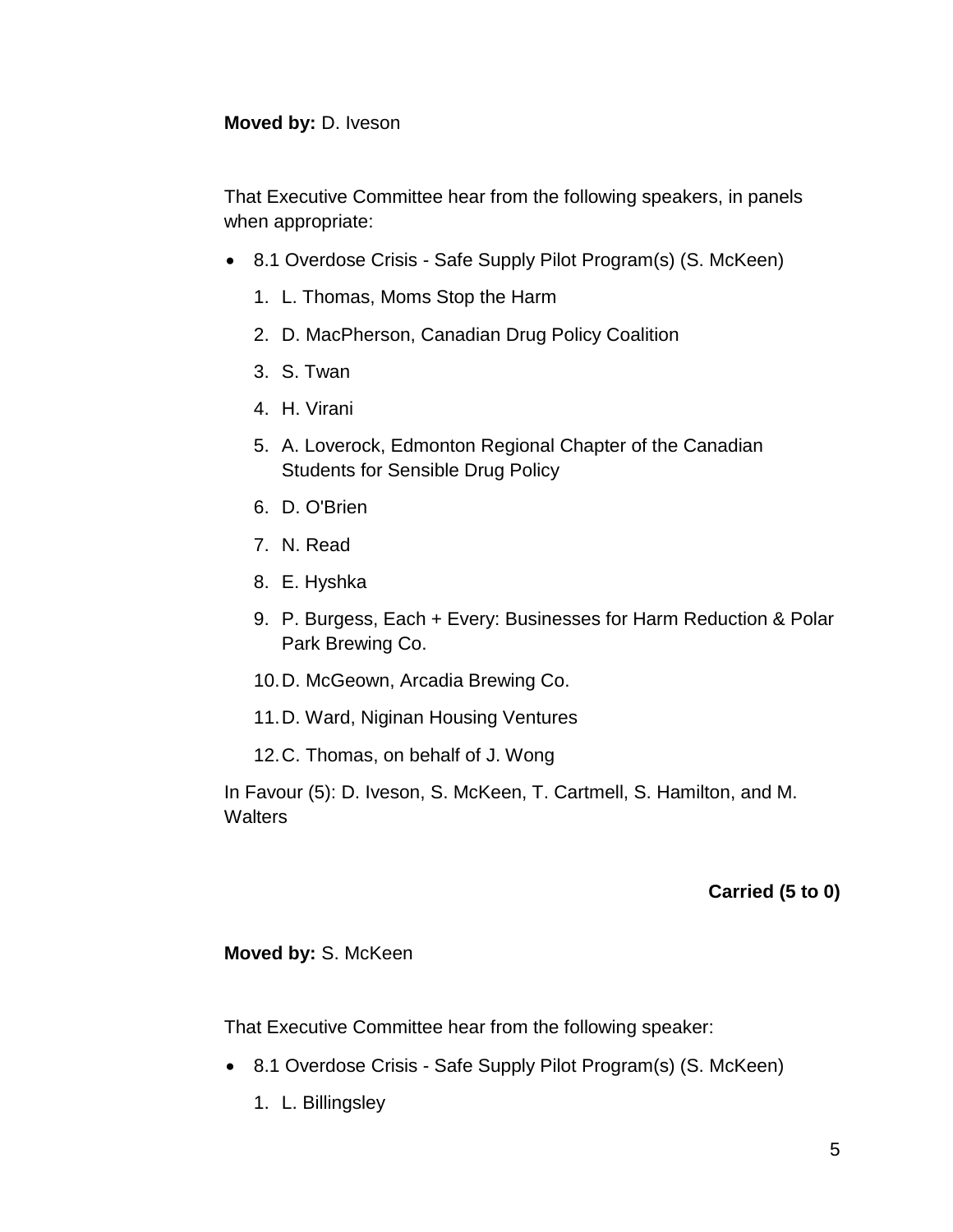With the unanimous consent of Executive Committee, the motion carried.

## **2.4 Requests for Specific Time on Agenda**

**Moved by:** S. McKeen

That the following items be dealt with at a specific time on the agenda:

- 6.12 Remuneration for City Agencies 2 p.m.
- 8.1 Overdose Crisis Safe Supply Pilot Program(s) (S. McKeen) First item of business, Friday, March 26, 2021

In Favour (5): D. Iveson, S. McKeen, T. Cartmell, S. Hamilton, and M. **Walters** 

# **Carried (5 to 0)**

**Moved by:** M. Walters

That the following item be dealt with at a specific time on the agenda:

 7.1 National Standard of Canada for Psychological Health and Safety in the Workplace - Implementation Process (S. McKeen) - Second item of business

In Favour (5): D. Iveson, S. McKeen, T. Cartmell, S. Hamilton, and M. **Walters** 

**Carried (5 to 0)**

#### **3. Councillor Inquiries**

There were no Councillor Inquiries.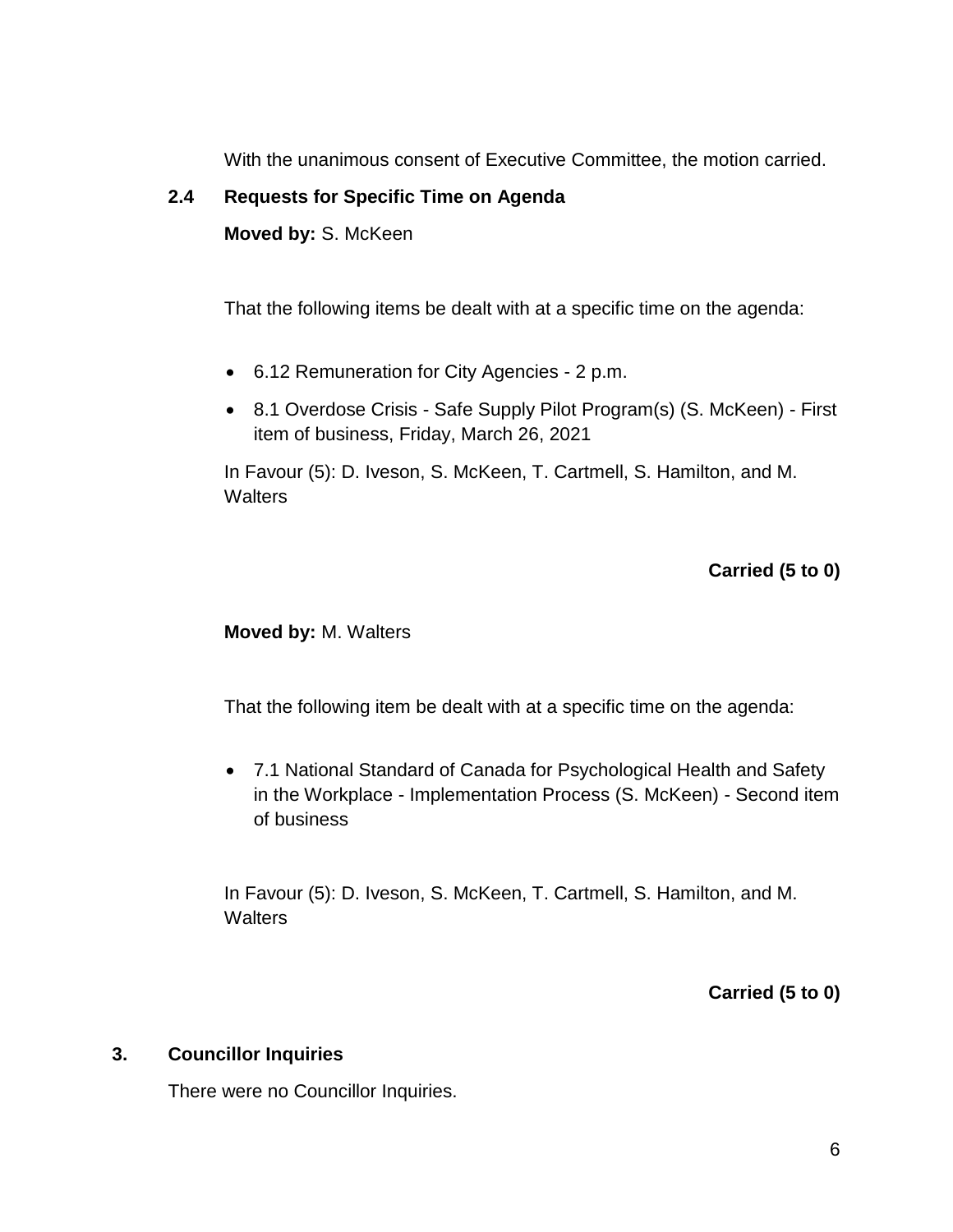### **4. Reports to be Dealt with at a Different Meeting**

There were no Reports to be Dealt with at a Different Meeting.

#### **5. Requests to Reschedule Reports**

### **5.1 Residential/Non-Residential Assessment Ratio - Analysis**

This item was not selected for debate and was dealt with as part of item 2.2. The following motion carried:

That the revised due date of April 12, 2021, be approved.

### **Revised Due Date: April 12, 2021**

### **5.2 Potential for Adaptive Re-use of Buildings on Exhibition Lands**

This item was not selected for debate and was dealt with as part of item 2.2. The following motion carried:

That the revised due date of April 26, 2021, be approved.

### **Revised Due Date: April 26, 2021**

### **5.3 Chinatown Transformation Society**

This item was not selected for debate and was dealt with as part of item 2.2. The following motion carried:

That the revised due date of May 10, 2021, be approved.

#### **Revised Due Date: May 10, 2021**

### **5.4 Future Requests for Funding for Partner Facilities**

This item was not selected for debate and was dealt with as part of item 2.2. The following motion carried:

That the revised due date of June 14, 2021, be approved.

#### **Revised Due Date: June 14, 2021**

#### **5.5 Potential Amendments to the Emergency Management Bylaw**

This item was not selected for debate and was dealt with as part of item 2.2. The following motion carried:

That the revised due date of June 14, 2021, be approved.

**Revised Due Date: June 14, 2021**

#### **6. Reports**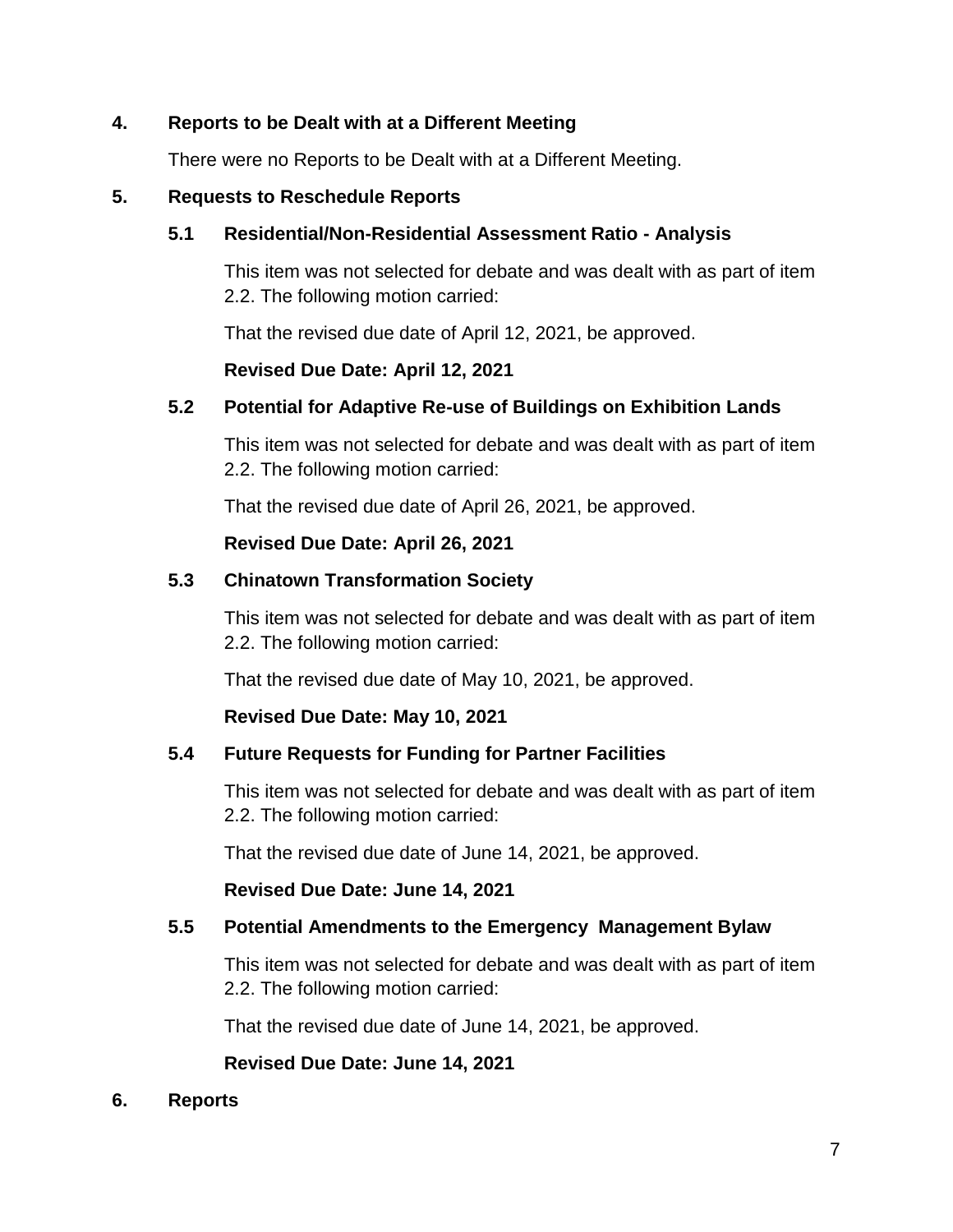# **6.1 Semi Annual Delegation of Authority - July 1, 2020 to December 31, 2020**

This item was not selected for debate and was dealt with as part of item 2.2. The following motion carried:

That the March 22, 2021, Financial and Corporate Services report FCS00317, be received for information.

## **6.2 Bylaw 19590 - Closure of Vehicular Access to Titled Parcel for 99 Street Rehabilitation Project**

This item was not selected for debate and was dealt with as part of item 2.2. The following motion carried:

That Executive Committee recommend to City Council:

That Bylaw 19590 be given the appropriate readings.

## **6.3 Bylaw 19591 - Closure of Vehicular Access to Titled Parcels for 127 Avenue Rehabilitation Project**

This item was not selected for debate and was dealt with as part of item 2.2. The following motion carried:

That Executive Committee recommend to City Council:

That Bylaw 19591 be given the appropriate readings.

## **6.4 Bylaw 19589 - Closure of Vehicular Access to Titled Parcel for 51 Avenue Rehabilitation Project**

This item was not selected for debate and was dealt with as part of item 2.2. The following motion carried:

That Executive Committee recommend to City Council:

That Bylaw 19589 be given the appropriate readings.

### **6.5 U-Pass Options for Spring and Summer Terms 2021**

C. Hotton-MacDonald, City Operations, made a presentation.

S. Waddingham, Students' Association of MacEwan University and Edmonton Student Alliance; and A. Krahn, University of Alberta Students' Union, made presentations.

#### **Moved by:** D. Iveson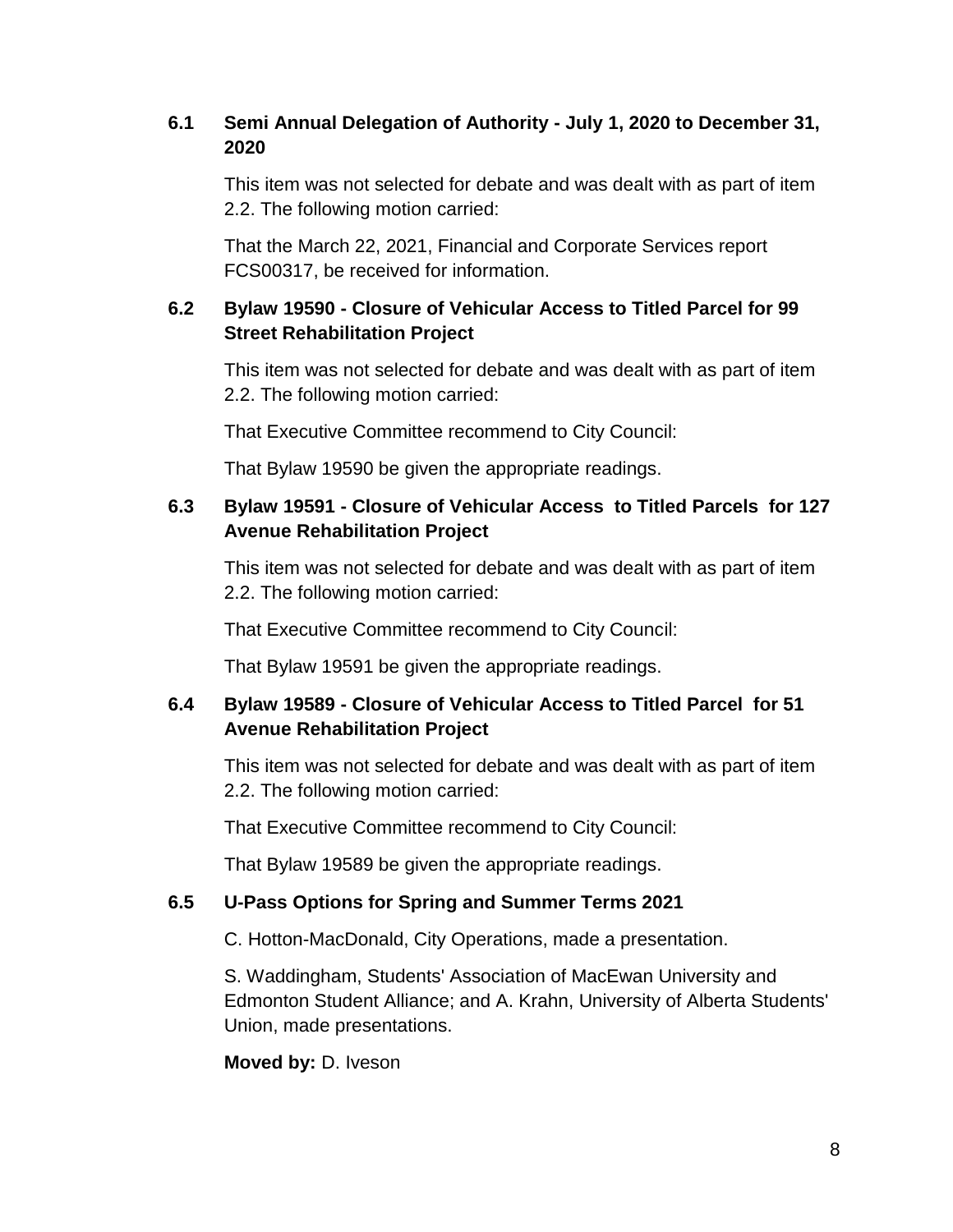That Executive Committee recommend to City Council:

That a temporary exemption to City Policy C451H Edmonton Transit Service Fare Policy, for the period April 30, 2021 to August 31, 2021, to allow for fare program eligibility expansions, as outlined in the March 22, 2021, City Operations report CO00425, be approved.

In Favour (5): D. Iveson, S. McKeen, T. Cartmell, S. Hamilton, and M. **Walters** 

**Carried (5 to 0)**

### **6.6 111 Street Pedestrian Bridge - Environmental Impact Assessment**

This item was not selected for debate and was dealt with as part of item 2.2. The following motion carried:

That Executive Committee recommend to City Council:

That the Environmental Impact Assessment for the 111 Street and Blackmud Creek Pedestrian Bridge replacement project, as outlined in Attachment 1 of the March 22, 2021, Integrated Infrastructure Services report IIS00246, be approved.

## **6.7 Dormancy process for 2492369 Canada Corporation (aka Waste REsolutions Edmonton) - Public Consultation Results**

This item was not selected for debate and was dealt with as part of item 2.2. The following motion carried:

That Executive Committee recommend to City Council:

That the representations received from the public on the material change of the for-profit corporation, 2492369 Canada Corporation (aka Waste REsolutions Edmonton), as set out in Attachment 1, of the March 22, 2021, Office of the City Manager report OCM00245, be provided to the corporation's shareholder.

## **6.8 Bylaw 19144 - The Clean Energy Improvement Pilot Program - Update on the Proposed Pilot Program**

S. McCabe, Deputy City Manager, and B. Daly, Urban Form and Corporate Strategic Development, made a presentation and answered questions.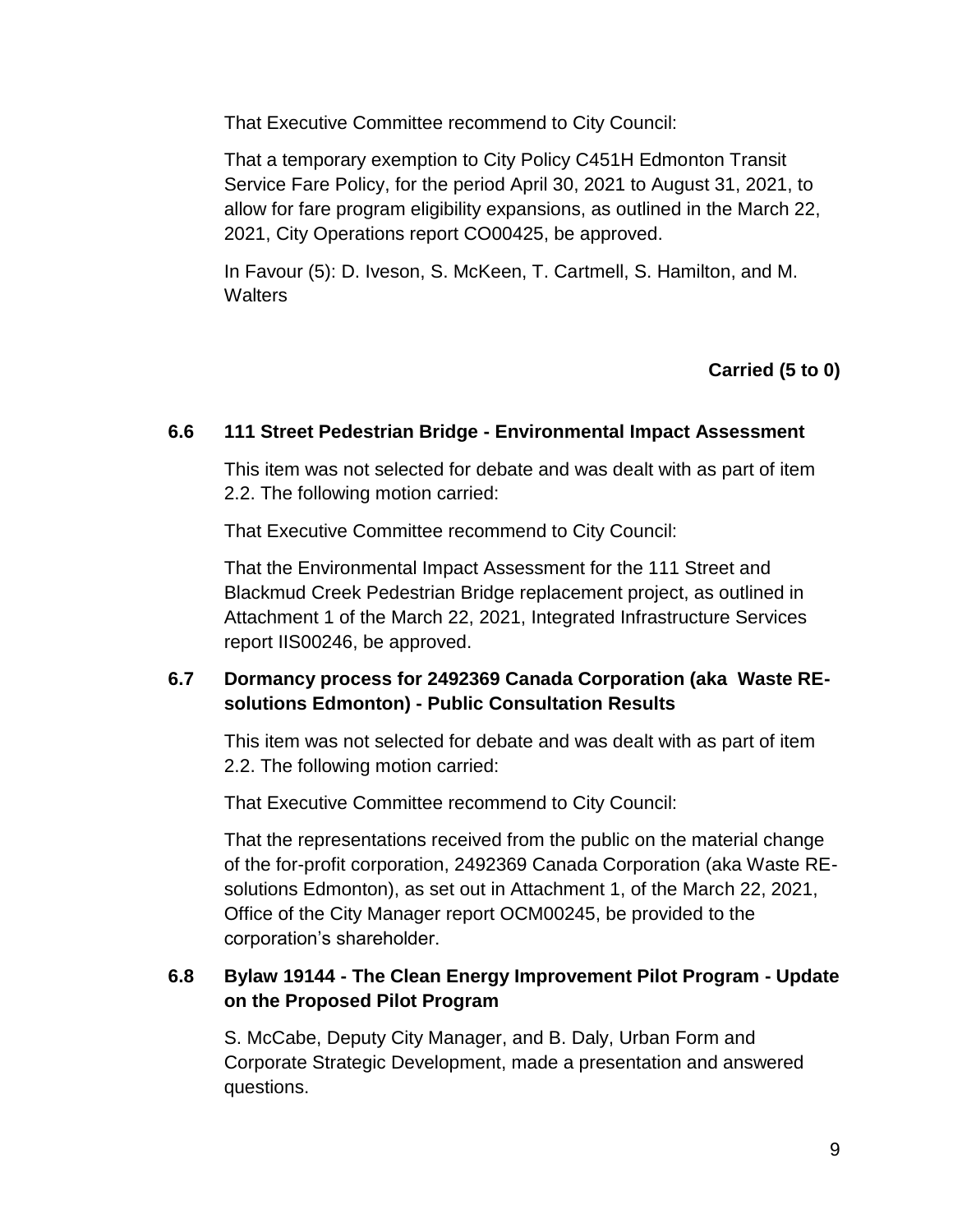### **Moved by:** M. Walters

That the March 22, 2021, Urban Form and Corporate Strategic Development report CR\_7834, be received for information.

In Favour (5): D. Iveson, S. McKeen, T. Cartmell, S. Hamilton, and M. **Walters** 

### **Carried (5 to 0)**

## **6.9 2021 Edmonton Economic Recovery Construction Grant Incentive Policy Exemption - ICE District**

S. McCabe, Deputy City Manager, Urban Form and Corporate Strategic Development, made a presentation and answered questions.

C. Watt, Financial and Corporate Services, answered questions.

**Moved by:** S. McKeen

That Executive Committee recommend to City Council:

That a change to the terms of the program, as outlined in City Policy C625, for the property at 10324 103 Street/10305 104 Avenue, as outlined in the March 22, 2021, Urban Form and Corporate Strategic Development report UFCSD00484, subject to the property meeting all the other terms of the program requirements and the availability of existing program funding, be approved.

In Favour (5): D. Iveson, S. McKeen, T. Cartmell, S. Hamilton, and M. **Walters** 

**Carried (5 to 0)**

## **6.10 Bylaw 19581 - To Designate the Nye Residence as a Municipal Historic Resource**

This item was not selected for debate and was dealt with as part of item 2.2. The following motion carried: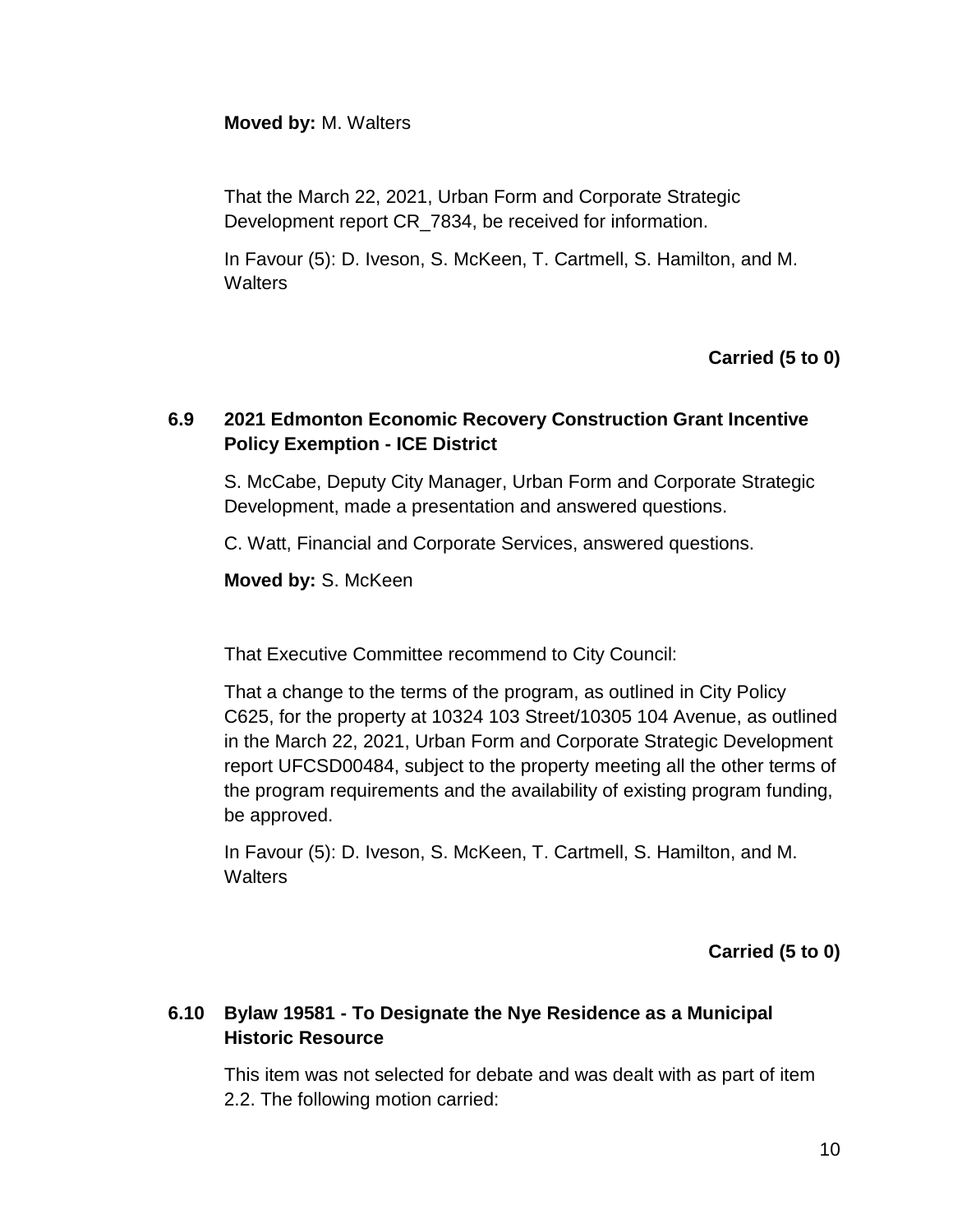That Executive Committee recommend to City Council:

That Bylaw 19581 be given the appropriate readings.

# **6.11 Bylaw 19582 - To Designate the Strathcona Garage as a Municipal Historic Resource**

This item was not selected for debate and was dealt with as part of item 2.2. The following motion carried:

That Executive Committee recommend to City Council:

That Bylaw 19582 be given the appropriate readings.

### **6.12 Remuneration for City Agencies**

S. Sinha; and F. Kirumira made presentations and answered questions.

A. Corbould, City Manager; A. Giesbrecht, City Clerk, and D. Beaudry, Deputy City Clerk, answered questions.

**Moved by:** S. McKeen

### **Remuneration for City Agencies - Updated Policy**

That the March 22, 2021, Office of the City Manager report OCC00213, be referred to Administration, to engage with the City's advisory boards and committees, on an updated policy regarding remuneration and expenses, with a lens on structural inequality and barriers to participation.

### **Due Date: June 28, 2021**

In Favour (5): D. Iveson, S. McKeen, T. Cartmell, S. Hamilton, and M. **Walters** 

**Carried (5 to 0)**

**Moved by:** S. Hamilton

That Executive Committee recommend to City Council:

That Administration review the governance structure for creating advisory committees of council, including a scan of terms of reference, mandate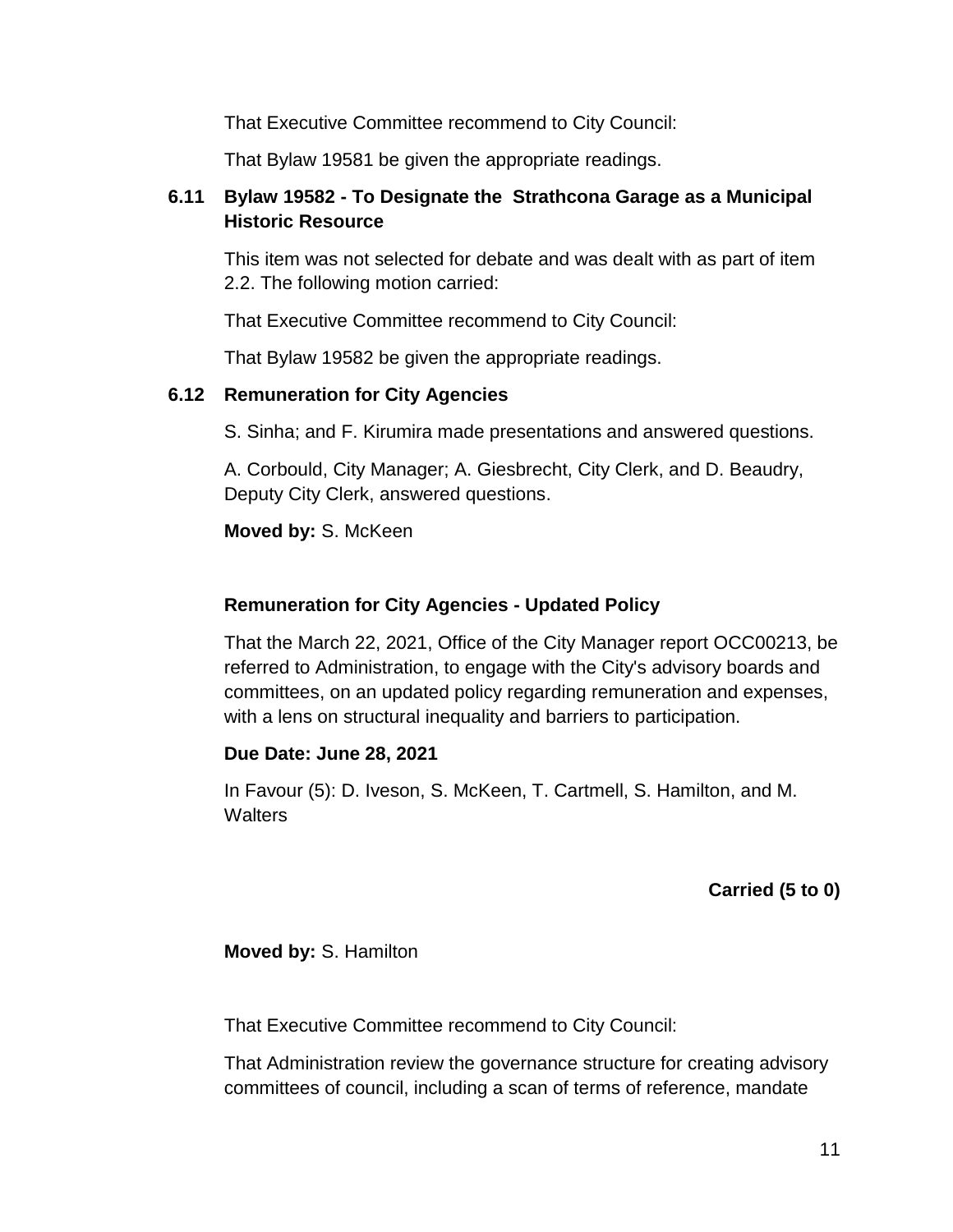and accountability mechanisms of advisory committees and agencies, boards and commissions of council, and recommend potential policy development, and provide a report to Committee.

In Favour (5): D. Iveson, S. McKeen, T. Cartmell, S. Hamilton, and M. **Walters** 

**Carried (5 to 0)**

### **6.13 Code of Conduct for Board Members - Work and Engagement Plan**

H. Morrison, Office of the City Clerk, answered questions.

**Moved by:** S. Hamilton

That Executive Committee recommend to City Council:

That the list of Council Committees of which the members who are not Councillors would be subject to the code of conduct, as set out in Attachment 1 of the March 22, 2021, Office of the City Manager report CR\_7805, be approved.

In Favour (5): D. Iveson, S. McKeen, T. Cartmell, S. Hamilton, and M. **Walters** 

### **Carried (5 to 0)**

### **6.14 Business Licence Fee Waiver**

S. McCabe, Deputy City Manager, Urban Form and Corporate Strategic Development, made a presentation.

M. Persson, Chief Financial Officer and Deputy City Manager, Financial and Corporate Services; and K. Gibson, Office of the City Clerk, answered questions.

**Moved by:** D. Iveson

That Executive Committee recommend to City Council: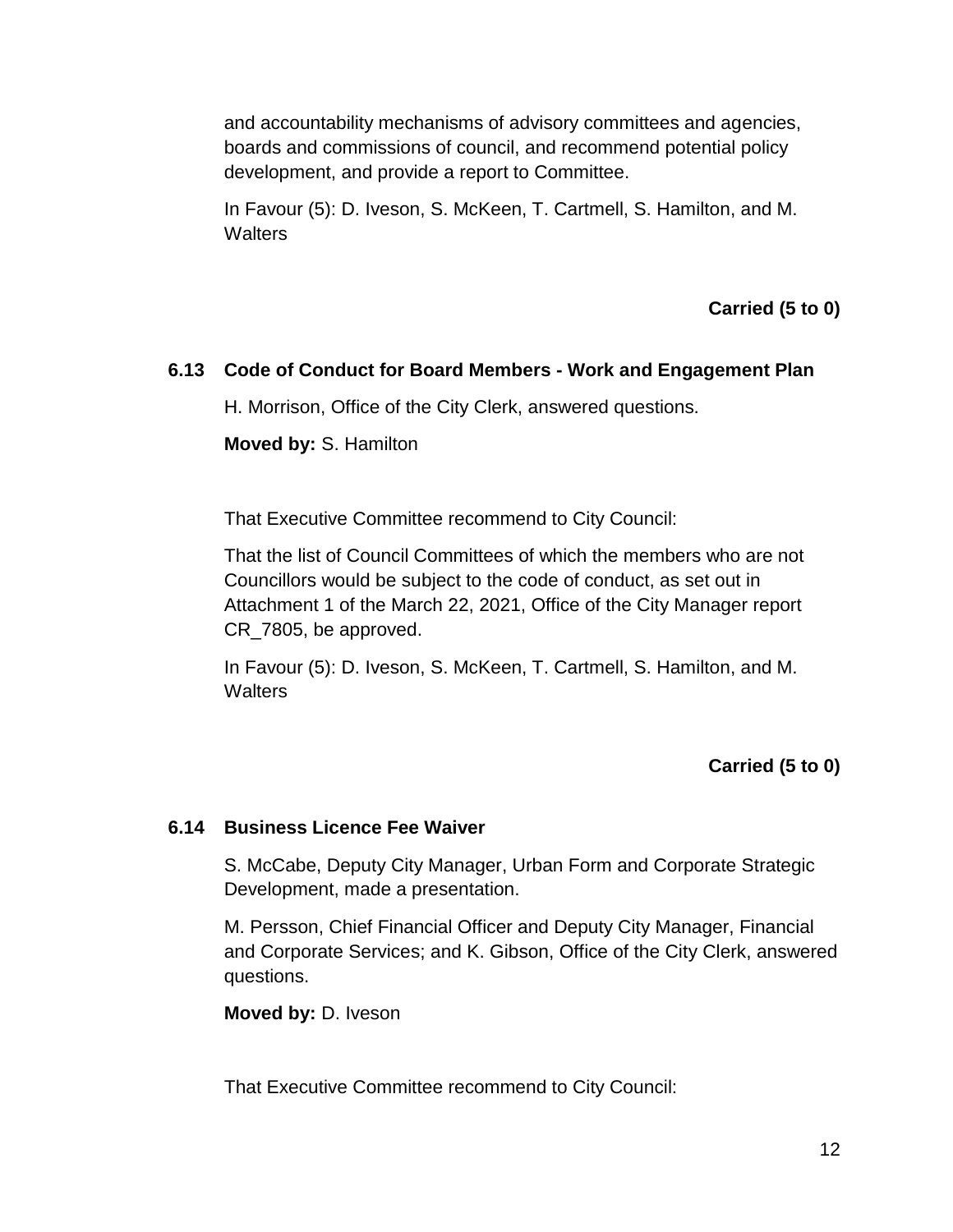1. That the fees within Business Licence Bylaw 13138 be waived by 50 percent for the period April 2021 to March 2022.

2. That the Corporate Programs revenue budget be reduced by \$3.8M in 2021 and \$1.1M in 2022 respectively, offset by a reduction in COVID-19 appropriated funding in the Financial Stabilization Reserve.

In Favour (5): D. Iveson, S. McKeen, T. Cartmell, S. Hamilton, and M. **Walters** 

**Carried (5 to 0)**

### **7. Responses to Councillor Inquiries**

### **7.1 National Standard of Canada for Psychological Health and Safety in the Workplace - Implementation Process (S. McKeen)**

A. Corbould, City Manager; and K. Armstrong, Deputy City Manager, Employee Services, made a presentation.

G. Savard, M. Macklem, J. Kobylka and B. Thorne, The Greater Edmonton Alliance for the Common Good, made presentations.

B. Thorne answered questions.

K. Armstrong, Deputy City Manager, J. Dowds and C. Taylor, Employee Services; and A. Corbould, City Manager, answered questions.

**Moved by:** S. McKeen

### **Employee Psychological Health and Safety Programs and Practices**

That Administration provide a report to Committee on it's employee psychological health and safety programs and practices, utilizing the National Standard of Canada for Psychological Health and Safety in the Workplace as a benchmark to meet or exceed, and include recommendations for regular reporting.

#### **Due Date: First Quarter 2022**

In Favour (5): D. Iveson, S. McKeen, T. Cartmell, S. Hamilton, and M. **Walters**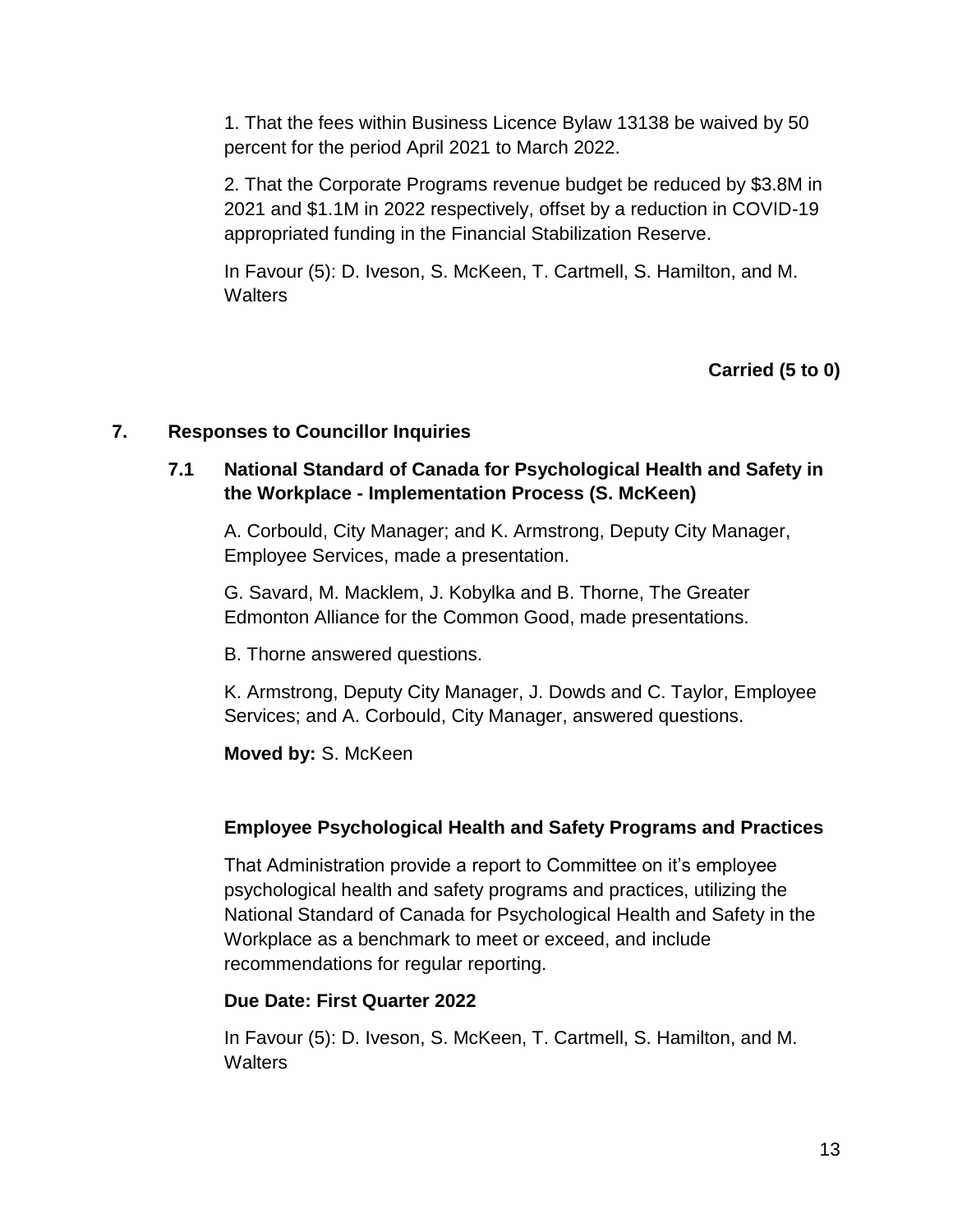### **8. Motions Pending**

### **8.1 Overdose Crisis - Safe Supply Pilot Program(s) (S. McKeen)**

P. Silverstone; C. Owczarek, Each + Every: Businesses for Harm Reduction; M. Martineau; L. Thomas, Moms Stop the Harm; S. Twan; A. Loverock, Edmonton Regional Chapter of the Canadian Students for Sensible Drug Policy; D. O'Brien; N. Read; P. Burgess, Each + Every: Businesses for Harm Reduction & Polar Park Brewing Co.; D. McGeown, Arcadia Brewing Co.; D. Ward, Niginan Housing Ventures; C. Thomas, on behalf of J. Wong; and L. Billingsley, made presentations.

H. Virani; E. Hyshka; E. Thomson, Each + Every: Businesses for Harm Reduction; and D. MacPherson, Canadian Drug Policy Coalition, made presentations and answered questions.

A. Corbould, City Manager, answered questions.

**Moved by:** S. McKeen

That Executive Committee recommend to City Council:

1. That the Mayor, on behalf of City Council, write a letter to the Prime Minister asking for the following:

- that the Federal Government officially recognize the overdose crisis as a national public health emergency;
- that the Federal Government fund and accommodate overdose prevention programs in Edmonton, utilizing pharmaceutical alternatives, under medical supervision, to illegal street drugs;
- that the principles of decriminalization within the Government of Canada's proposed amendments to the *Canadian Drug and Substances Act*, as proposed in Bill C-22, be enacted by parliament.

2. That Administration engage with the Government of Alberta regarding Edmonton's five supportive housing sites, to determine their eligibility for designation as therapeutic communities, with addiction treatment, including pharmaceutical alternatives to illegal street drugs.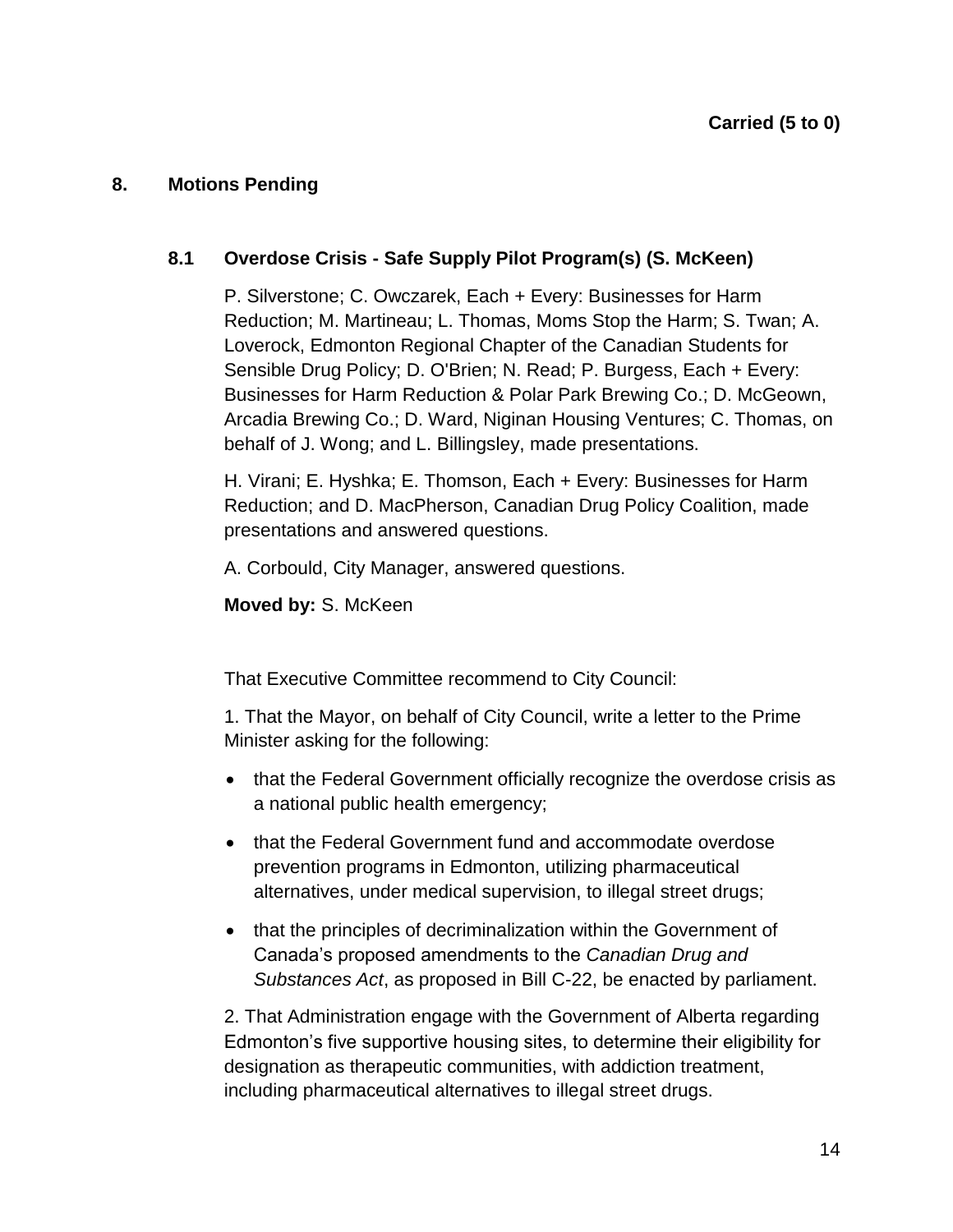### **Carried (4 to 0)**

### **9. Private Reports**

### **Moved by:** M. Walters

That Executive Committee meet in private pursuant to section 21 (disclosure harmful to intergovernmental relations) of the *Freedom of Information and Privacy Act* for the discussion of item 9.3.

In Favour (5): D. Iveson, S. McKeen, T. Cartmell, S. Hamilton, and M. Walters

## **Carried (5 to 0)**

Executive Committee met in private at 11:56 a.m., Monday, March 22, 2021.

**Moved by:** S. McKeen

That Executive Committee meet in public.

In Favour (5): D. Iveson, S. McKeen, T. Cartmell, S. Hamilton, and M. Walters

### **Carried (5 to 0)**

Executive Committee met in public at 2:07 p.m., Monday, March 22, 2021.

### **9.1 Regional Update**

This item was not selected for debate and was dealt with as part of item 2.2. The following motion carried:

1. That the March 22, 2021, Urban Form and Corporate Strategic Development report UFCSD00353, be received for information.

2. That the March 22, 2021, Urban Form and Corporate Strategic Development report UFCSD00353, remain private pursuant to section 21 (disclosure harmful to intergovernmental relations) of the *Freedom of Information and Protection and Privacy Act*.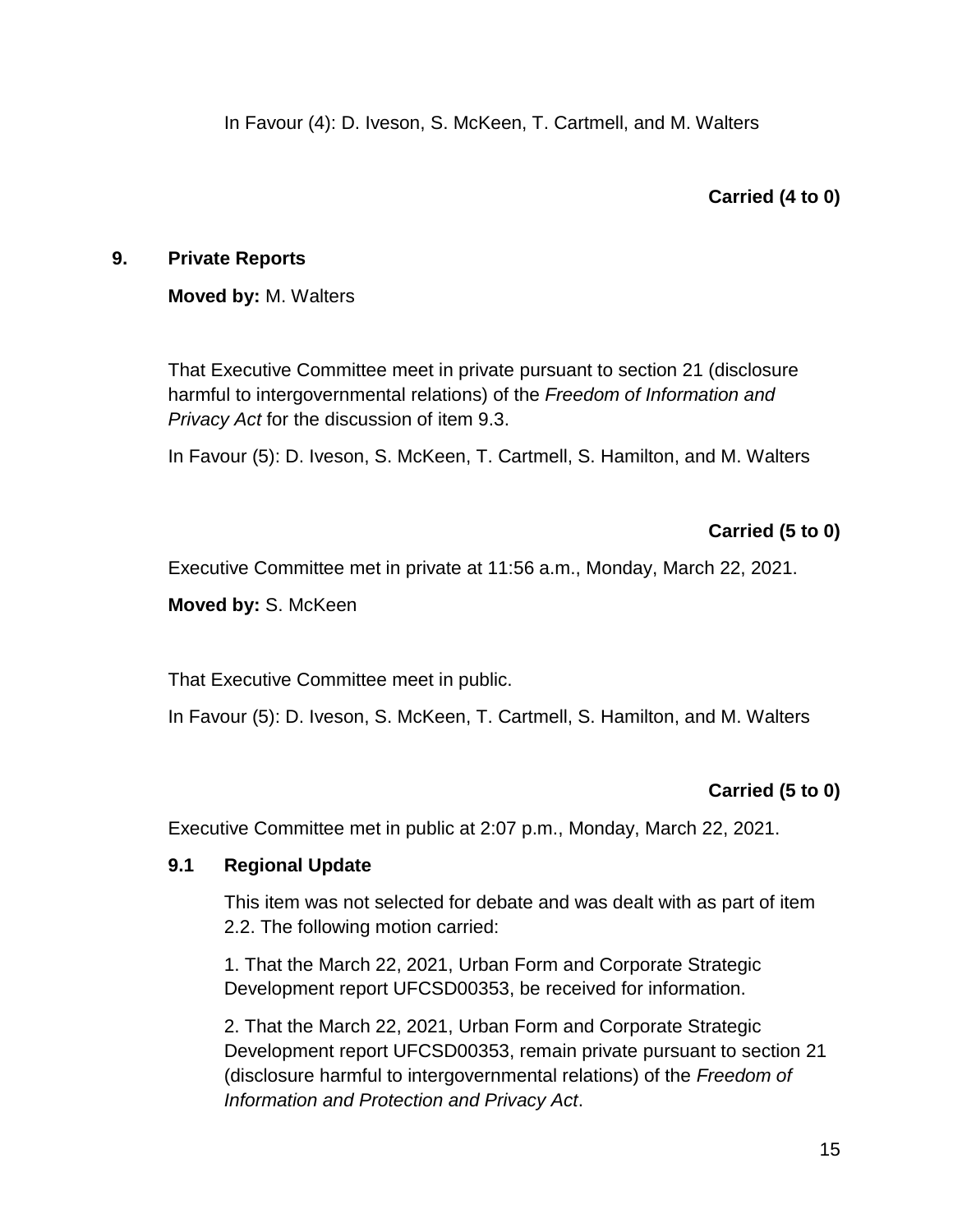### **9.2 Land Sale Update**

This item was not selected for debate and was dealt with as part of item 2.2. The following motion carried:

1. That the amendment to the terms and conditions of the sale of land from the City of Edmonton to Cidex Developments Ltd. and Albari Holdings Ltd., as outlined in Attachment 4 of the March 22, 2021, Financial and Corporate Services report FCS00442, be approved, and that the amending agreement be in form and content acceptable to the City Manager.

2. That the March 22, 2021, Financial and Corporate Services report FCS00442, remain private pursuant to sections 24 (advice from officials) and 25 (disclosure harmful to economic and other interests of a public body) of the *Freedom of Information and Protection of Privacy Act*.

### **9.3 Regional Opportunity - Verbal report**

Executive Committee met in private at 11:56 a.m., Monday, March 22, 2021.

A. Corbould, City Manager, made a presentation and answered questions.

I. Gallagher, Urban Form and Corporate Strategic Development, answered questions.

Executive Committee met in public at 2:07 p.m., Monday, March 22, 2021.

#### **Moved by:** S. McKeen

1. That the March 22, 2021, Office of the City Manager report OCM00501, be received for information.

2. That the March 22, 2021, Office of the City Manager report OCM00501, remain private pursuant to section 21 (disclosure harmful to intergovernmental relations) of the *Freedom of Information and Protection and Privacy Act*.

In Favour (5): D. Iveson, S. McKeen, T. Cartmell, S. Hamilton, and M. **Walters** 

### **Carried (5 to 0)**